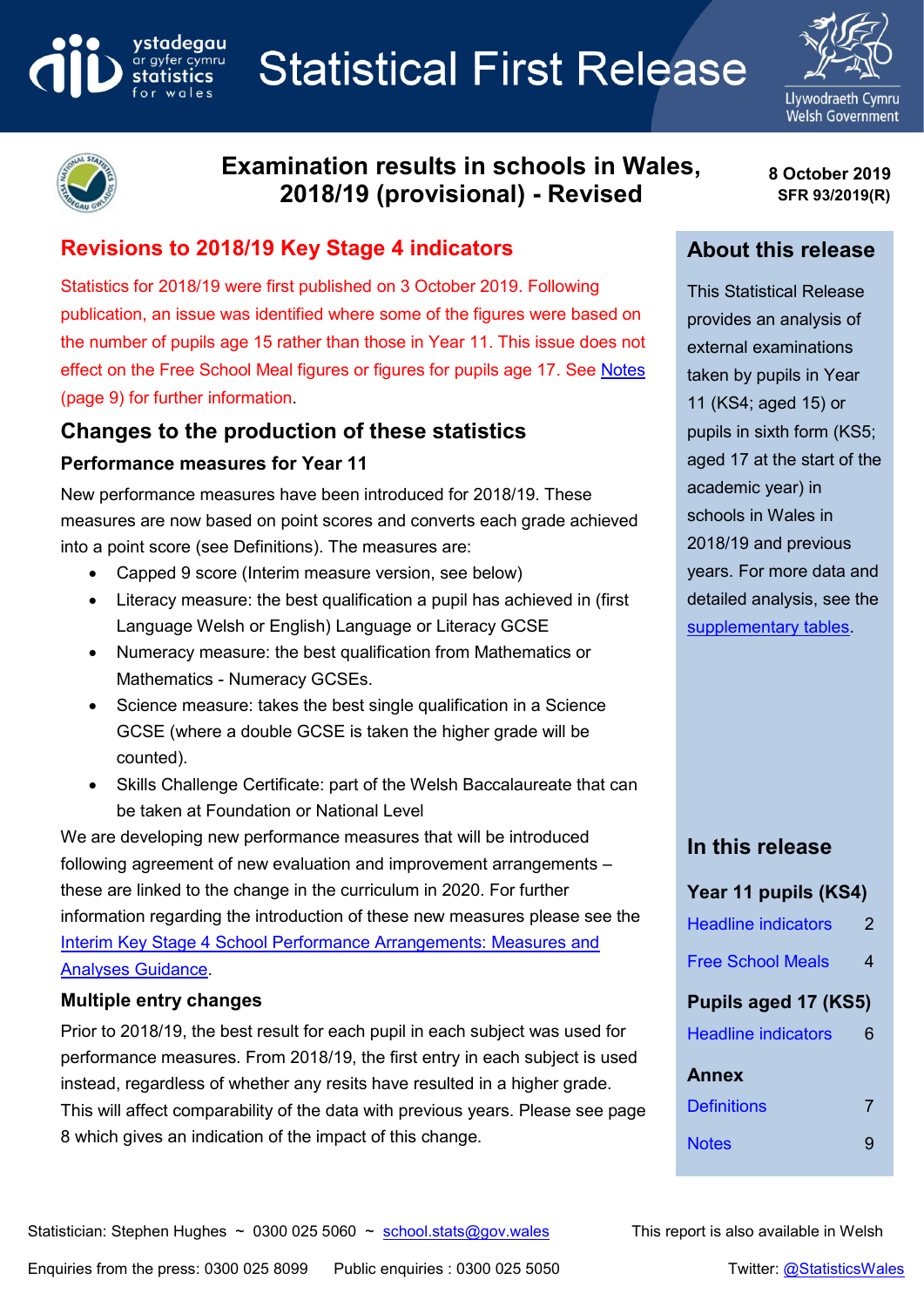### **Capped 9 score (interim measure version)**

The Capped 9 measure has been changed since last year by reducing the number of subject specific requirements. The measure still includes the best nine GCSEs or equivalent volume of qualifications, but now only three of the nine slots cover specific core subjects, down from five in previous years. These specific subjects are English or Welsh First Language or Literature, Mathematics or Numeracy and a Science GCSE.

The Capped 9 Score is one of the Well-being of Future Generations (WFG) Headline Indicators. Due to these changes to the Capped 9 points score (interim measure version) comparisons to previous Capped 9 scores should be avoided. A breakdown of this Capped 9 score (interim measure version) and an explanation of the method used to calculate this measure is available in this [guidance document.](https://gov.wales/capped-9-points-score-interim)

The Key Stage 5 headline performance measures have not changed from last year.

### **1. Key results for 2018/19**

### <span id="page-1-0"></span>**Year 11 (Key Stage 4)**

- The average Literacy point score is 39.0, the average Numeracy point score is 37.1 and the average Science point score is 36.8.
- The average Skills Challenge Certificate point score is 36.4.
- The average Capped 9 score (interim measure version) is 353.3.
- Girls outperformed boys in each of these five indicators, and pupils who are eligible for Free School Meals had a lower average score than those who were not eligible.
- 53.8 per cent of pupils achieved 5 GCSEs (or equivalent) at grade A\*-C including English/Welsh and Maths (Level 2 inclusive threshold).

### **Pupils aged 17 at the start of the school year (Key Stage 5)**

9,130 (89.7 per cent of) pupils aged 17 entered a volume of qualifications equivalent to 2 A levels. Of those:

- 97.8 per cent achieved 2 A\*-E grades at A level (Level 3 threshold).
- 57.6 per cent achieved 3 A\*-C grades at A level.
- $\bullet$  13.1 per cent achieved 3 A\*-A grades at A level.

### **2. Year 11 pupils (Key Stage 4)**

#### **Comparisons with previous years**

New performance measures have been introduced for 2018/19. Some of these indicators are provided from 2016/17 onwards, but comparisons between these indicators and similar indicators from previous publications should not be made.

Changes have been made to performance measures and qualifications across the last few years, which can have a further impact on comparability. The average Capped 9 score (interim measure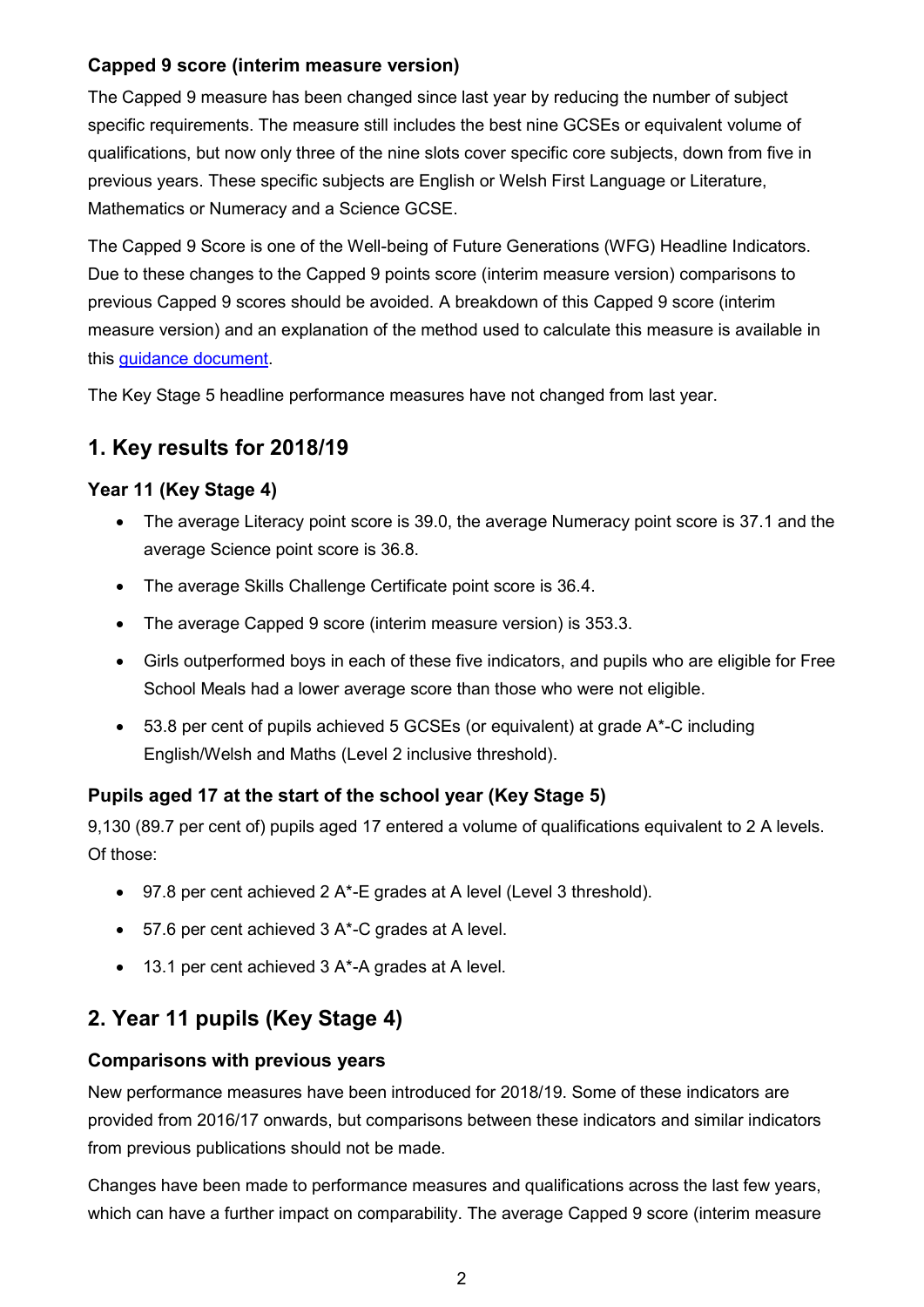version) is defined differently to the capped 9 points score from previous years and is not comparable. A new Skills Challenge Certificate (SCC) was introduced in 2016/17, so comparisons for the SCC should only be made this far back. Similarly, a new suite of Science qualifications were first examined in 2017/18 and comparisons for earlier years should be avoided. The Literacy and Numeracy measures can be compared over a longer time period.

From 2018/19, only the results of the first awarding of a complete qualification (including vocational qualifications) will count towards performance measures. This change encourages schools to enter learners when schools are confident they are ready to gain their best possible result. It does not prevent a learner resitting should a school or learner wish to attempt to improve their results, but the resit result would not count towards KS4 performance measures, even if the outcome is higher.

The table below shows the effect of this change on the performance measures, with the exception of the Capped 9 score which will be covered in the final publication.

| <b>Measure</b>                      | <b>Points score</b><br>with first entry | <b>Points score</b><br>with best entry | <b>Difference</b><br>(points score) |
|-------------------------------------|-----------------------------------------|----------------------------------------|-------------------------------------|
| Literacy                            | 39.0                                    | 39.1                                   | $-0.1$                              |
| Numeracy                            | 37.1                                    | 37.5                                   | $-0.4$                              |
| Science                             | 36.8                                    | 36.8                                   | 0.0                                 |
| <b>Skills Challenge Certificate</b> | 36.4                                    | 36.4                                   | 0.0                                 |

It is not possible to quantify the impact of the changes in policy to pupil and school choices around curriculum options and entry. Therefore, comparisons with previous years should be avoided.

#### **Capped 9 score (interim measure version)**

The original Capped 9 point score was introduced in 2016/17 and focuses on Year 11 pupils' best nine results from the qualifications available in Wales, including subject specific requirements. The Capped 9 score (interim measure version) introduced in 2018/19 must include English or Welsh First Language or Literature, Mathematics or Numeracy, and a Science GCSE.

## 353.3

Average Capped 9 Score 2018/19

As a guide, an A\* grade at GCSE is worth 58 points, an A grade is worth 52 points, a C grade is worth 40 points and so on. The average Capped 9 Score (Interim Measure Version) this year is just below the equivalent of 9 C grades (360 points). See Definitions for a full breakdown of points by grade.

### **Skills challenge certificate measure**

The Skills Challenge Certificate (SCC) is a key part of Welsh Baccalaureate, available to learners at Foundation Level 1 or National Level 2. National Level 2 is graded A-C and is converted into the same point scores as the subject measures, with an A as 52 and C as 40. The Foundation Level 1 is graded as Pass\* and Pass, converted into a point score of 34 and 22. This means caution should be taken when comparing this measure to the three subject performance measures.

**Skills Challenge** Certificate Point Score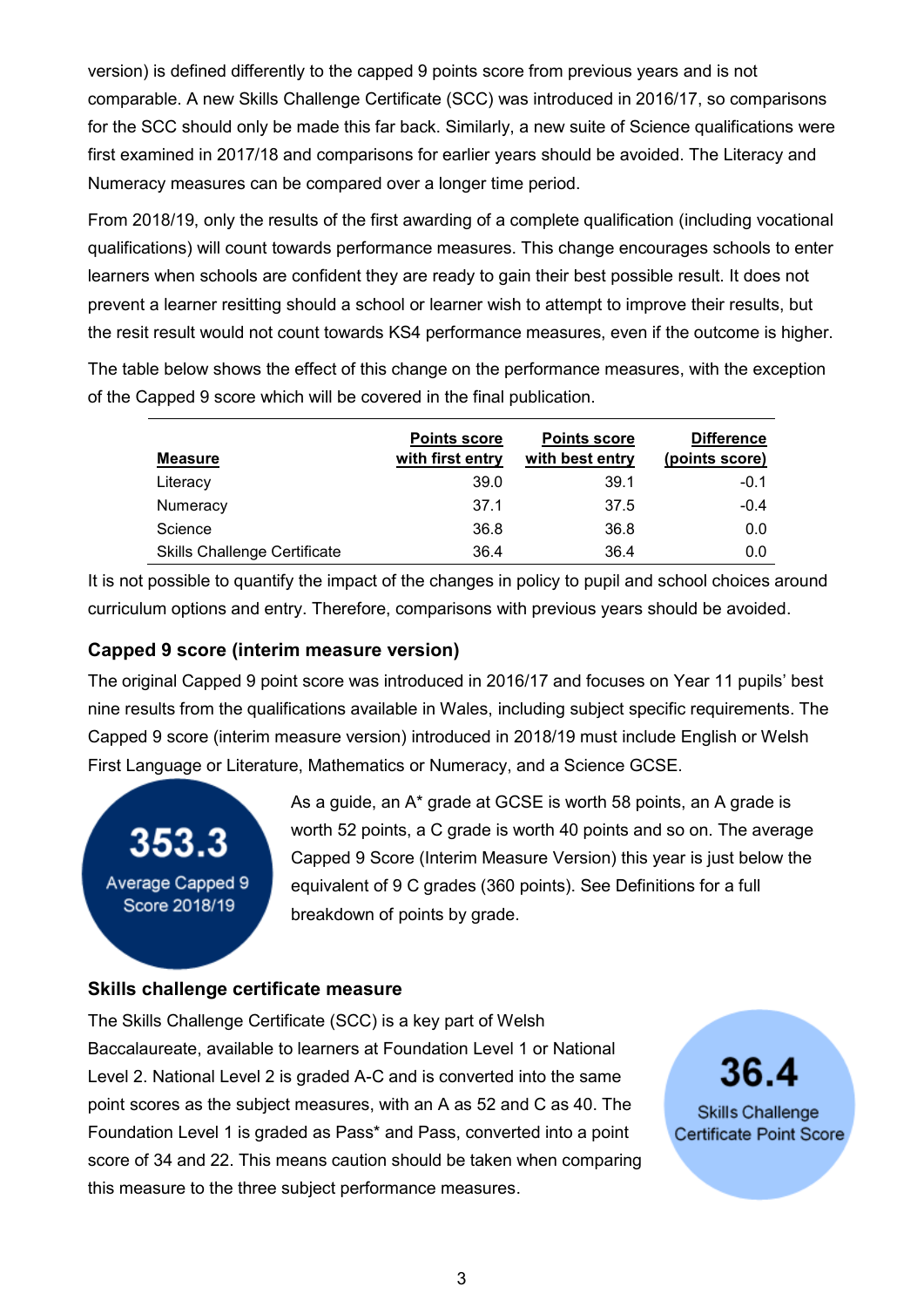### **Subject performance measures (average point scores)**



Pupils achieved a higher point score in Literacy and Numeracy than they do in Science.

The headline measures show the average score of all included pupils across Wales. For the Literacy, Numeracy and Science measures, the highest average points score possible is 58 points should every pupil achieve an A\* grade. The lowest average points score is 16 points should every pupil achieve a G grade. Each of the three measures would be roughly equivalent to just

Girls out performed boys in all 3 indicators, on average scoring 3.2 points higher than boys

The largest was Literacy with a 5.5 point difference and the smallest was Numeracy with a 1.4 point difference

<span id="page-3-0"></span>

below a C grade (40 points). Note that these figures are average scores of all pupils across Wales, and some pupils will be performing above this level and some will be performing below this level.

### **Free School Meals (FSM)**

Pupils are [eligible for free school meals](https://gov.wales/free-school-meals-frequently-asked-questions) if their families are in receipt of certain benefits/support payments or are on universal credit. Chart 5 illustrates the magnitude of the gap between those eligible for FSM and those who are not.

### **Chart 1a: Subject specific average point scores by FSM status, 2018/19 eligible for FSM and not eligible for FSM**

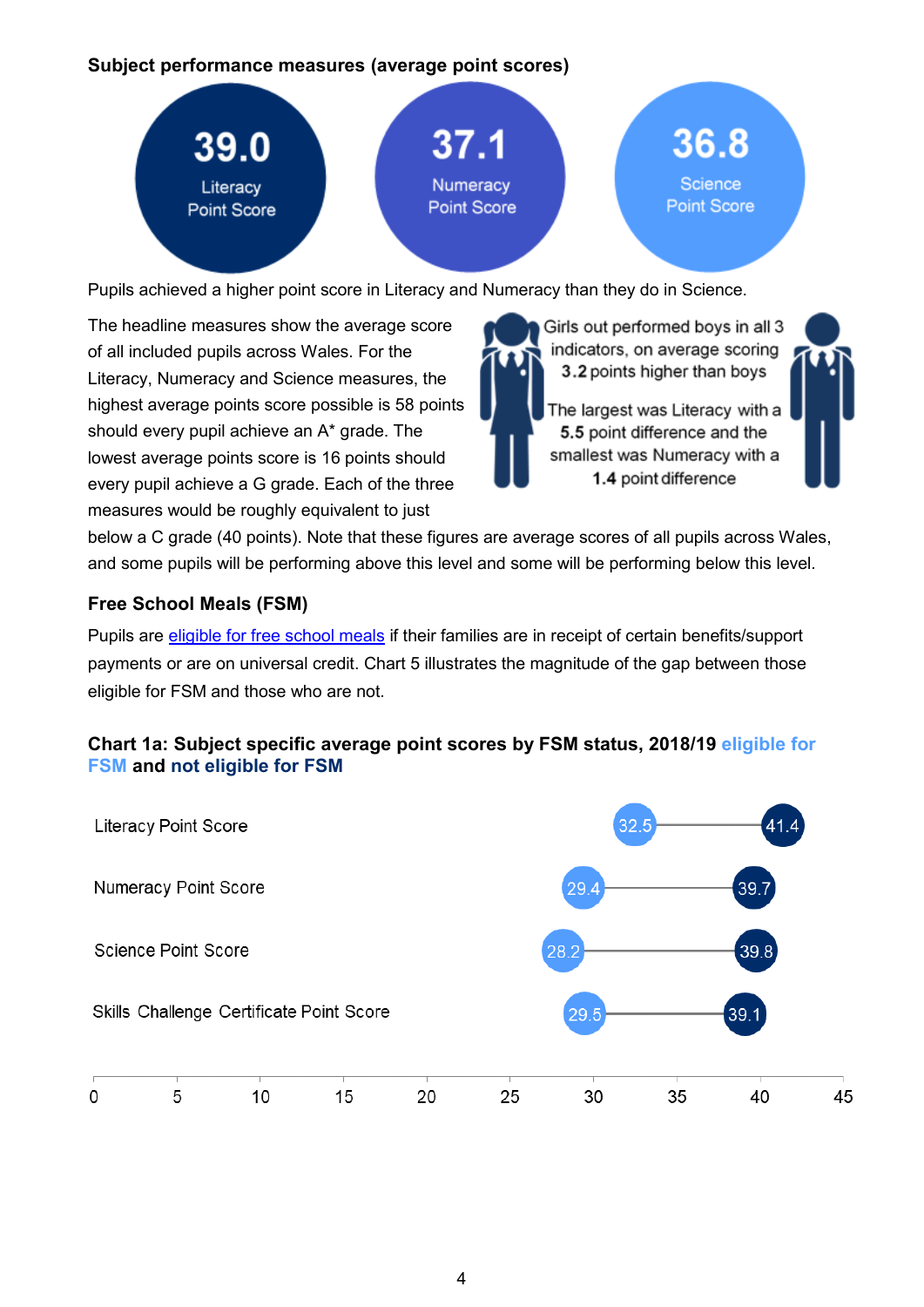#### **Chart 1b: Capped 9 score (interim measure version) by FSM status, 2018/19 eligible for FSM and not eligible for FSM**



Pupils who are not eligible for FSM consistently achieve higher results than their FSM-eligible counterparts. The gap between pupils eligible for FSM and those who are not was widest in Science and narrowest in Literacy.

For more detailed information on performance measures for pupils who are eligible for FSM, please see the supplementary tables.

### **Chart 2: Subject specific point scores**



Pupils performed worse in the Science, Literacy and Numeracy measures, falling by 0.1, 0.4 and 1.2 points respectively. The Skills Challenge Certificate (SCC) measure increased by 7.9 points between 2016/17 and 2017/18, but fell slightly in 2018/19 to 36.4 points.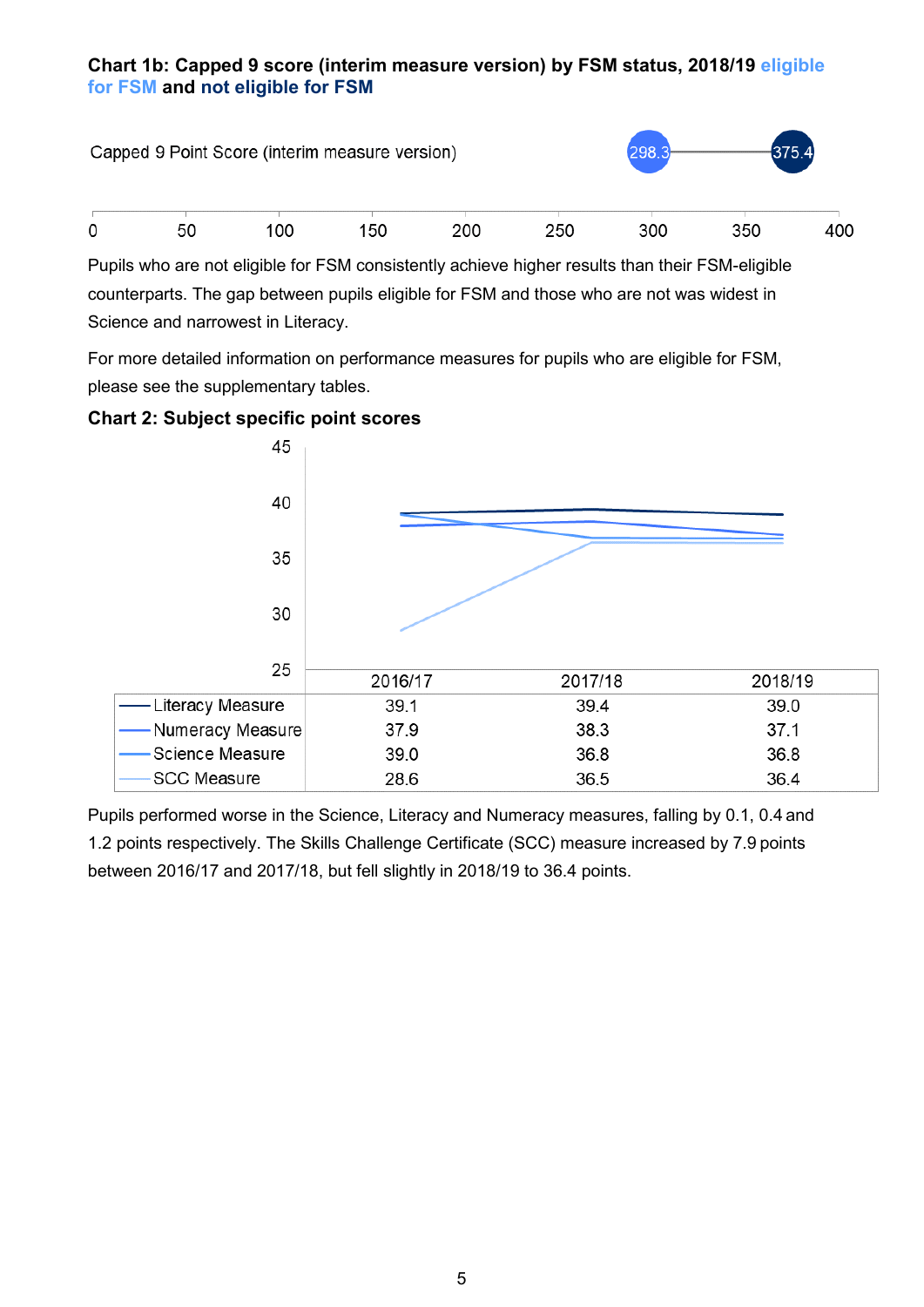### **Other indicators**

Making comparisons to performance prior to 2016/17 is difficult due to significant changes in how

the indicators are calculated. See the definitions (page 7) for more information







The percentage of pupils achieving the level 2 inclusive threshold (5 GCSEs at grade A\*-C including Maths & English/Welsh, see Notes for further details) decreased 2.9 percentage points from the previous year, to 53.8 per cent.

Girls continued to perform better than boys at KS4; the Level 2 inclusive gender gap was 10.1

percentage points, which widened from 9.5 percentage points in 2017/18.

### <span id="page-5-0"></span>**3. Pupils aged 17 at the start of the school year in schools (Key Stage 5)**

### **Headline indicators**



### **Chart 4: Percentage of pupils aged 17 achieving different A Level grade thresholds**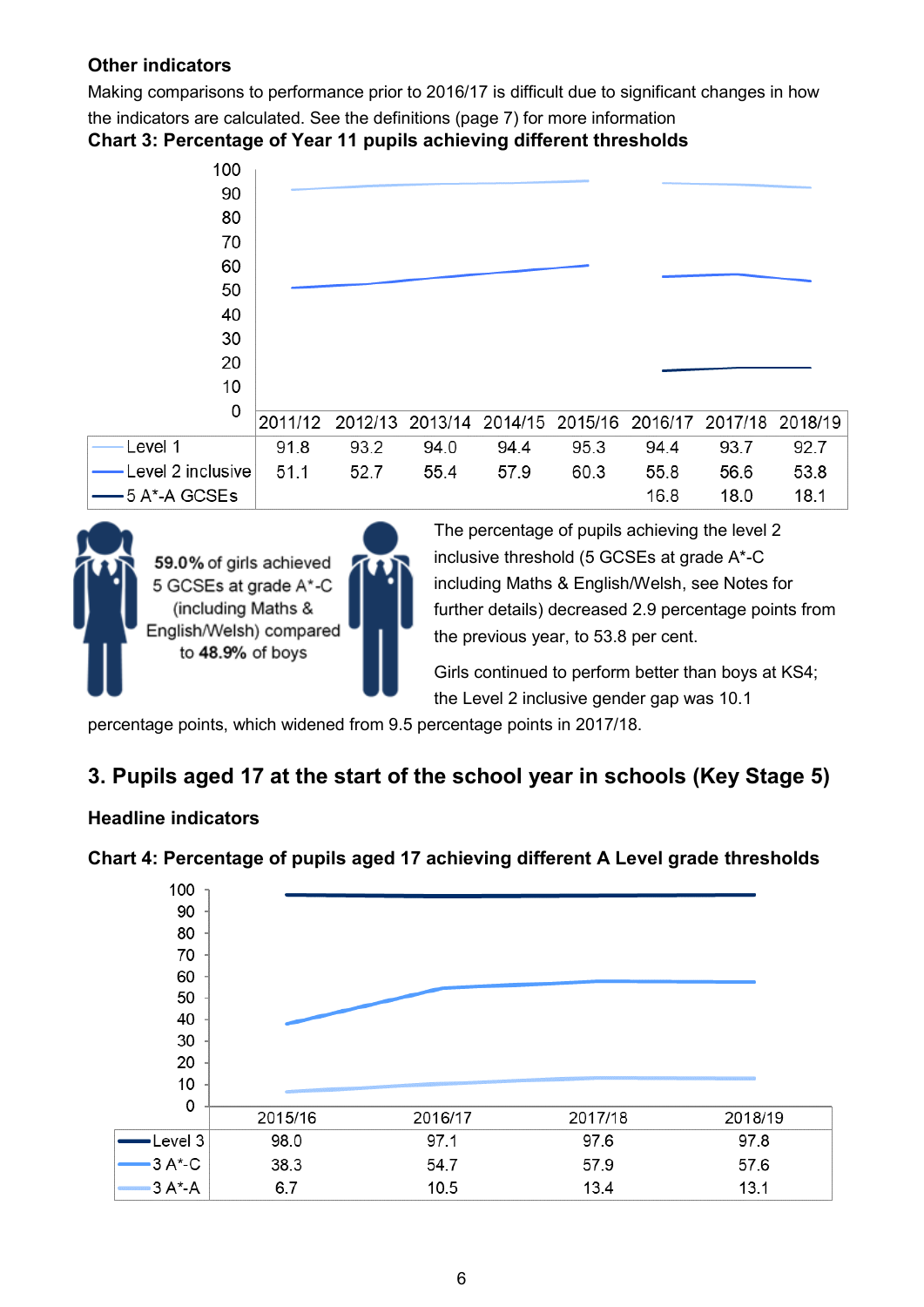

63.5% of girls achieved 3 A levels at grade A\*-C compared to 50.1% of boys

14.4% of girls achieved 3 A levels at grade A\*-A compared to 11.4% of boys The percentage of pupils in school achieving 3 A\*-C grades in A level (or equivalent) has decreased by 0.4% from 2017/18. The percentage of pupils achieving 3 A\*-A grades has also decreased by 0.3% from 2017/18.

Girls out-performed boys at KS5; however this gap is smaller for high achievers (those achieving

3 A\*-A grades).

Of the pupils that took two or more A Levels, the percentage achieving 2 A\*-E grades (Level 3 threshold, see Notes for further details) in 2017/18 has increased by 0.2 percentage points from last year.

The figures do not include learners pursuing A Levels or equivalent qualifications at Further Education Institutions.

### <span id="page-6-0"></span>**4. Definitions**

### **Multiple entry changes**

From 2018/19, where a pupil is entered into a qualification more than once, only the result of the first entry (chronologically) will be counted in our KS4 performance indicators. This is irrespective of whether a later entry results in a higher grade. Prior to 2018/19, the best result for each pupil in each subject was used for performance measures.

This change does not apply to KS5.

### **Year 11 pupils (Key Stage 4)**

### **The capped 9 score (interim measure version)**

This point score focuses on Year 11 pupils' best nine results from the qualifications available in Wales, including subject specific requirements. For 2018/19 this includes one of English or Welsh (Language or Literature), Mathematics or Mathematics Numeracy and one Science GCSE. A [breakdown of this Capped 9 score and an explanation of the method used to calculate this](https://gov.wales/capped-9-points-score-interim)  [measure is available.](https://gov.wales/capped-9-points-score-interim)

### **Point score to grade equivalent**

The following table presents the point score for an achieved grade of a volume 1 GCSE, used to calculate the Subject Specific Point Scores and the Capped 9 point score.

| Grade | <b>Point Score</b> | Grade | <b>Point Score</b> |
|-------|--------------------|-------|--------------------|
| $A^*$ | 58                 | D     | 34                 |
| Α     | 52                 | Е     | 28                 |
| B     | 46                 |       | 22                 |
|       | 40                 | G     | 16                 |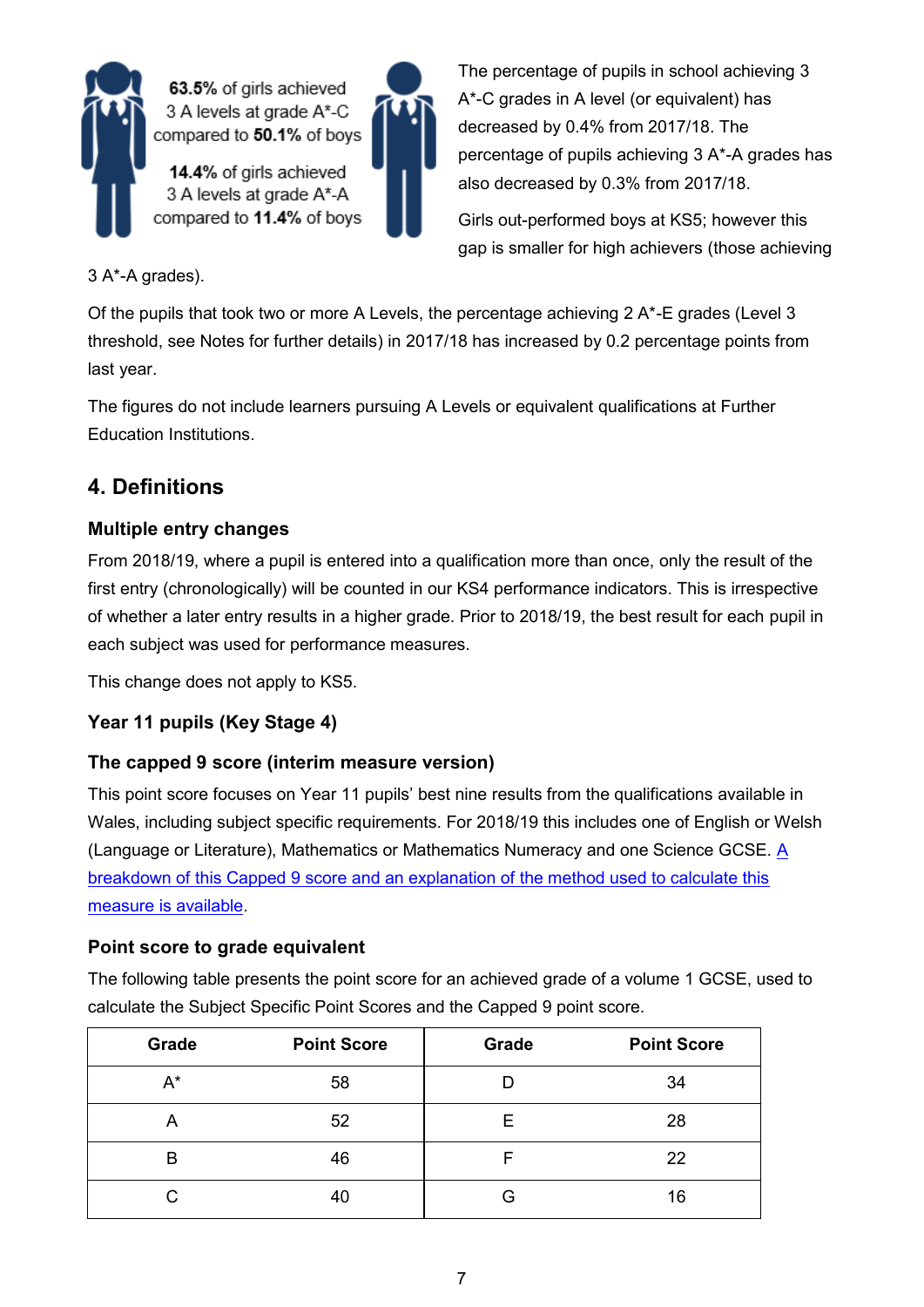#### **Literacy measure**

The best single GCSE grade from English Language, English Literature, Welsh First Language and Welsh Literature.

### **Numeracy measure**

The best single GCSE grade from Mathematics and Mathematics – Numeracy.

#### **Science measure**

The best single GCSE grade from Biology, Chemistry, Physics, Applied Science (Single Award), Applied Science (Double Award) and Science (Double Award). Where a double award is made, each pupil is awarded two GCSE grades. For this measure we will take the best single grade of the two.

### **Level 1**

5 GCSEs (or equivalent) at grade A\*-G.

### **Level 2 inclusive**

5 GCSEs (or equivalent) at grade A\*-C including at least one of English Language, English Literature, Welsh First Language or Welsh Literature, and Mathematics or Numeracy. The literature qualifications have been retroactively added to the measure for 2016/17 and 2017/18.

### **5 A\*-A**

5 GCSEs (or equivalent) at grade A\*-A.

### **Pupils aged 17 (Key Stage 5)**

### **Level 3**

2 A levels (or equivalent) at grade A\*-E as a percentage of those entering 2 or more A levels.

### **3 A\*-C**

3 A\*-C grades at A level (or equivalent) having entered at least 2 A levels (or equivalent).

### **3 A\*-A**

3 A\*-A grades at A level (or equivalent) having entered at least 2 A levels (or equivalent).

### **Changes and comparisons**

The introduction of the Key Stage 4 performance measures mark a move away from threshold based measures. The information provided by Welsh Government to schools and local authorities for self-evaluation will no longer include analyses on the percentage of learners achieving: individual subjects, including the Welsh Baccalaureate at Foundation or National, or threshold performance measures (namely the Core Subject Indicator or Level 2 threshold). The exceptions to this are the Level 2 inclusive and Level 1 threshold measures, as the requirement for schools to set targets for Key Stage 4 learners against these measures has remained in legislation for the 2018/19 academic year. In order to assist schools with monitoring progress against such targets, Level 2 inclusive and Level 1 attainment data are still being provided, in addition to the new measures data. Welsh Government does not expect schools to be placed under disproportionate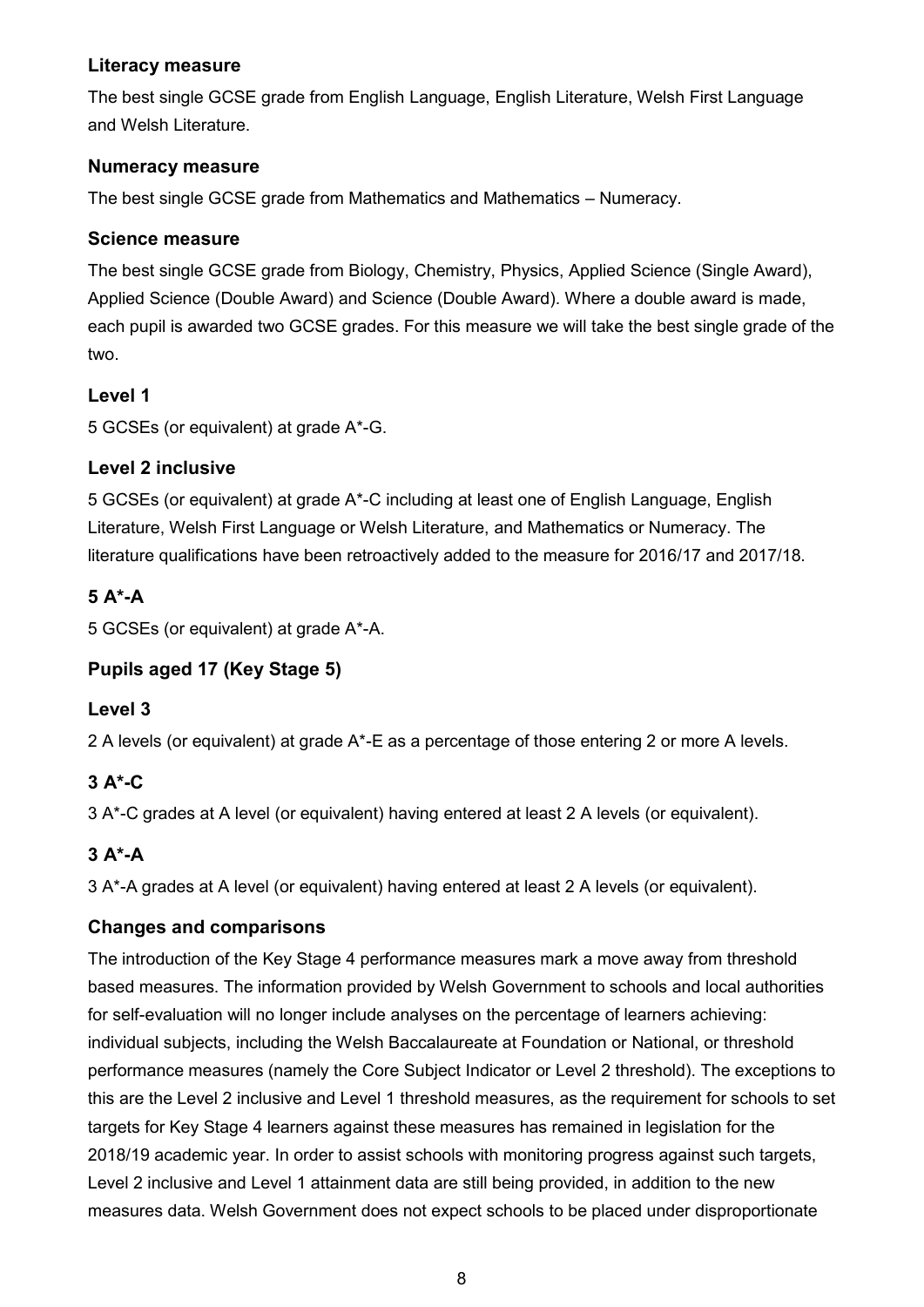scrutiny on the basis of a small number of performance measures, in isolation. Local authorities and regional consortia are encouraged to use a wide range of information, including performance measures, other data and contextual information, in order to support schools.

From 2017/18, following recommendations from independent reviews, vocational Science qualifications no longer count towards the core Science element of performance measures. This applies to the capped 9 points score (interim measure version) and the science measure.

From 2016/17, there is a 40% cap on the contribution vocational qualifications can make towards the L1 and L2 inclusive measures. This cap does not apply to any of the new 5 performance measures. This, in addition to the removal of literature qualifications from the English and Welsh First Language indicators, mean that comparisons between 2016/17 or later should not be made to figures from 2015/16 or earlier.

From 2015/16, the Key Stage 4 cohort is based on pupils in Year 11. Up to 2014/15, the cohort was based on pupils aged 15 at the start of the academic year. There is also a maximum of two GCSE equivalence value applied to any individual non-GCSE qualification. This applies to all performance measures in this release.

### <span id="page-8-0"></span>**5. Notes**

### **Revisions to 2018/19 Key Stage 4 headline indicators**

Some of the Key Stage 4 provisional results published on 3<sup>rd</sup> October 2019 used the number of pupils aged 15, which has been corrected to the number of pupils in Year 11 in this revised publication.

Following this change, the majority of the Key Stage 4 indicators increased by 0.1 or 0.2 percentage points. The Capped 9 point score (interim measure version) increased by 1.0 points. See the [supplementary tables](https://gov.wales/examination-results-september-2018-august-2019-provisional) for full details of the changes.

This revision did not affect the previously published figures for the Key Stage 4 indicators by Free School Meal entitlement or the headline indicators for pupils aged 17.

#### **National statistics status**

The [United Kingdom Statistics Authority](https://www.statisticsauthority.gov.uk/) has designated these statistics as National Statistics, in accordance with the Statistics and Registration Service Act 2007 and signifying compliance with the [Code of Practice for Statistics.](https://www.statisticsauthority.gov.uk/code-of-practice/)

National Statistics status means that official statistics meet the highest standards of trustworthiness, quality and public value.

All official statistics should comply with all aspects of the Code of Practice for Statistics. They are awarded National Statistics status following an assessment by the UK Statistics Authority's regulatory arm. The Authority considers whether the statistics meet the highest standards of Code compliance, including the value they add to public decisions and debate.

It is Welsh Government's responsibility to maintain compliance with the standards expected of National Statistics. If we become concerned about whether these statistics are still meeting the appropriate standards, we will discuss any concerns with the Authority promptly. National Statistics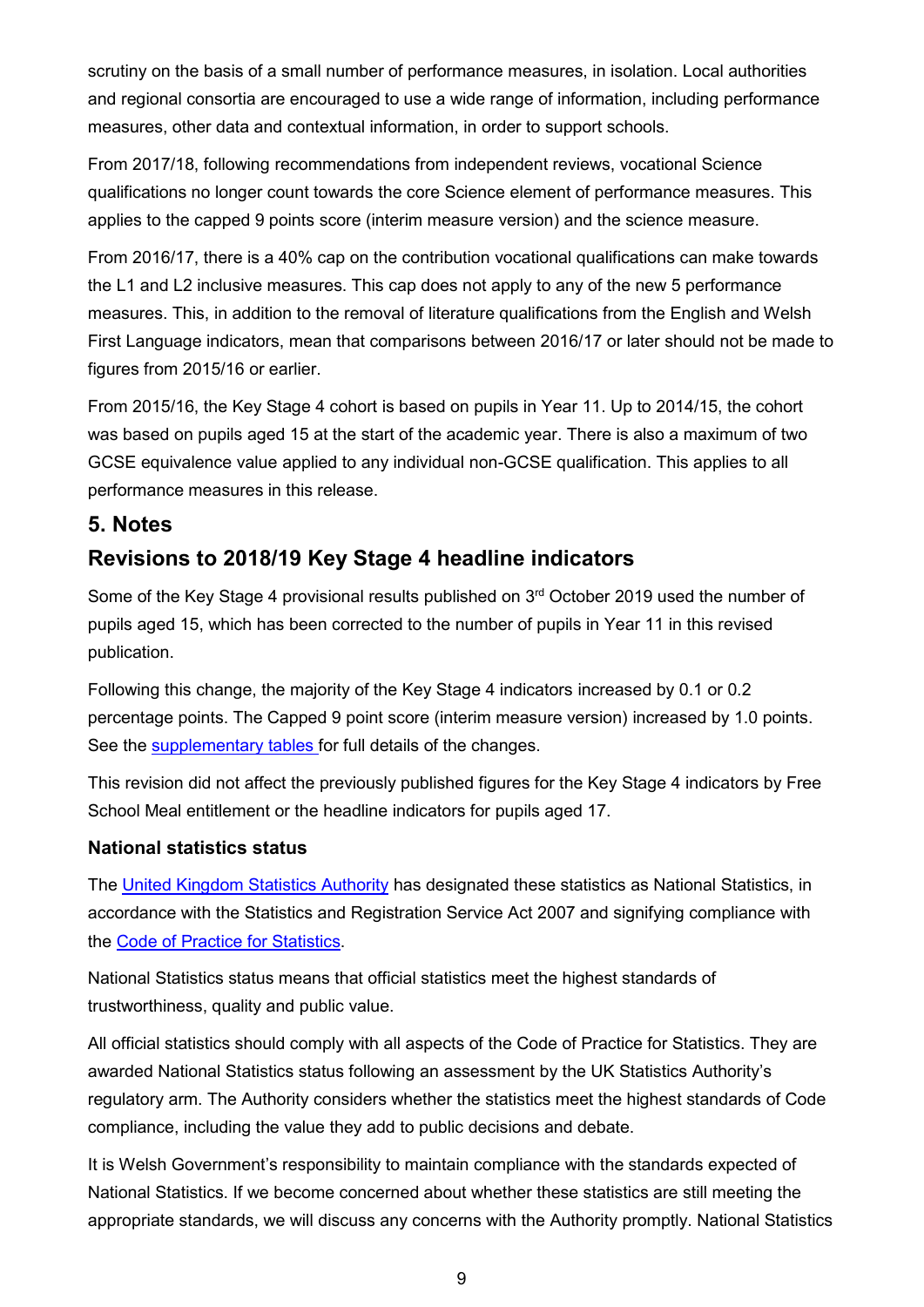status can be removed at any point when the highest standards are not maintained, and reinstated when standards are restored.

The continued designation of these statistics as National Statistics was confirmed in 2019 following a [compliance check by the Office for Statistics Regulation.](https://www.statisticsauthority.gov.uk/correspondence/compliance-check-of-wales-examination-results-statistics/) These statistics last underwent a [full](https://www.statisticsauthority.gov.uk/correspondence/compliance-check-of-wales-examination-results-statistics/)  [assessment against the Code of Practice in 2019.](https://www.statisticsauthority.gov.uk/correspondence/compliance-check-of-wales-examination-results-statistics/)

Since the latest review by the Office for Statistics Regulation, we have continued to comply with the Code of Practice for Statistics, and have made the following improvements:

- Introduced a summary of the key measures to the start of the publication, including a detailed explanation of the new key measures and placed them into context in terms of grade equivalents.
- A breakdown of the new measures by gender and Free School Meal eligibility has been included in the release and accompanying tables.

### **Well-being of Future Generations Act (WFG)**

The Well-being of Future Generations Act 2015 is about improving the social, economic, environmental and cultural well-being of Wales. The Act puts in place seven well-being goals for Wales. These are for a more equal, prosperous, resilient, healthier and globally responsible Wales, with cohesive communities and a vibrant culture and thriving Welsh language. Under section (10)(1) of the Act, the Welsh Ministers must (a) publish indicators ("national indicators") that must be applied for the purpose of measuring progress towards the achievement of the Well-being goals, and (b) lay a copy of the national indicators before the National Assembly.

The 46 national indicators were laid in March 2016 and this release includes 1 of the national indicators namely the average capped points score per pupil, including the gap between those who are eligible or are not eligible for free school meals.

Information on the indicators, along with narratives for each of the well-being goals and associated technical information is available in the [Well-being of Wales report.](https://gov.wales/well-being-wales)

As a national indicator under the Act they must be referred to in the analyses of local well-being produced by public services boards when they are analysing the state of economic, social, environmental and cultural well-being in their areas.

Further information on the [Well-being of Future Generations \(Wales\) Act 2015.](https://gov.wales/well-being-future-generations-wales-act-2015-guidance)

The statistics included in this release could also provide supporting narrative to the national indicators and be used by public services boards in relation to their local well-being assessments and local well-being plans.